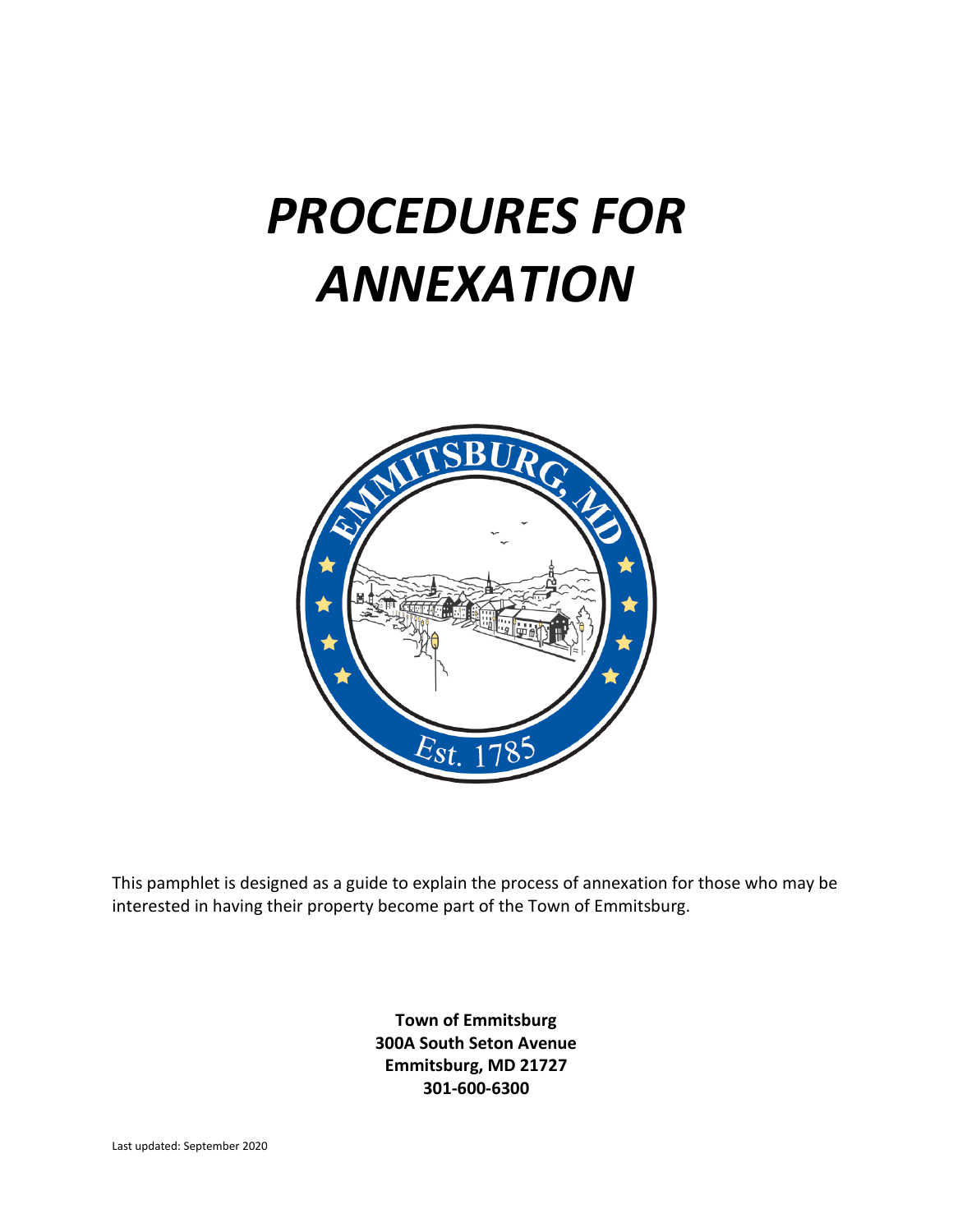#### **BEGINNING THE PROCESS**

 The annexation process is governed by Maryland State law. These laws can be found in Title 4, Subtitle 4, of the Local Government Article of the Annotated Code of Maryland. While an annexation can be initiated by the Mayor and the Board of Commissioners (Board), most annexations are initiated by petition of the private landowner. This guide is geared towards petitions of private property owners.

 An important preliminary step in the annexation process is to meet with the Town Planner to discuss the general parameters of the annexation, a tentative time schedule can be discussed concerning the filing of the petition and introduction of an annexation resolution to the Board, advertising requirements, and necessary hearings.

 In order for a property to be considered for annexation it must be adjacent or contiguous to existing property already within the Town and within the municipal growth area on the Town's Comprehensive Plan. The property may not create an enclave or island of unincorporated property.

property.<br>An individual property owner may also find it advantageous to work with neighboring property owners who may also desire annexation. Because there will likely be both survey and legal fees involved in the process, a shared effort may do much to reduce individual costs. Becoming ͞adjacent͟ to the Town might also be achieved in this manner.

 It should be noted that any and all costs associated with the annexation of any property into the Town must be paid by the petitioner(s).

#### **I. PREPARING THE PETITION AND SUPPORTING INFORMATION**

 The next step in the annexation process is filing the petition with the Town by submitting it to the Town Planner. The petition is a small portion of a "package" of materials that needs to be assembled for both the Board and the many agencies involved in the petition review. Thirty (30) copies of the following items should be completed for filing of the petition. In addition, one copy of the complete package should be submitted electronically.

#### **1. PETITION FOR ANNEXATION.**

 Normally an attorney prepares a Petition for Annexation making the annexation request of the Board and containing the information required by law.

 It is important that the petition for annexation be signed by at least 25% of the registered voters and 25% of the owners of assessed valuation of real property in the area to be annexed.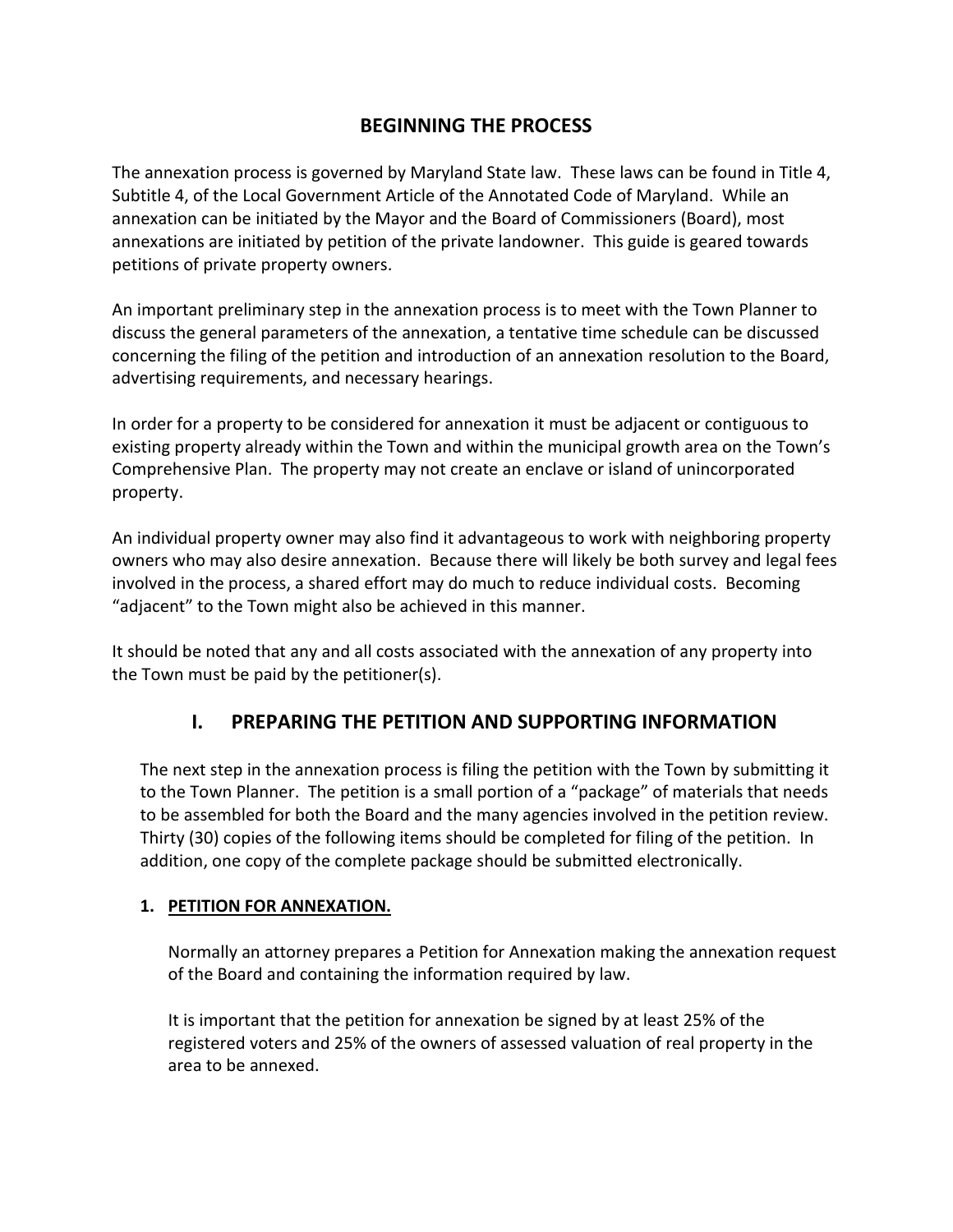#### **2. METES AND BOUNDS DESCRIPTION**

 A complete metes and bounds description of the subject property accompanies the petition. It is usual for this description to be prepared by a certified surveyor.

#### **3. ANNEXATION / SURVEY PLAT OF SUBJECT PROPERTY**

 Accompanying the metes and bounds description is a plat showing, in detail, the subject property and supplying part of the information requested in Part 4 below. It must show where the area to be annexed is contiguous to existing Town limits and the location of public facilities (water & sewer) on neighboring properties.

#### **4. COUNTY COMPREHENSIVE PLAN GROWTH AREA MAP / SUBJECT PROPERTY**

 A site map showing the location of the subject property on the Frederick County Comprehensive Plan Growth Area Map should also be submitted. This map may be used to illustrate boundaries of the subject property contiguous to Town limits.

#### **5. REQUEST FOR RELEASE OF COUNTY ZONING**

 In certain cases where the proposed zoning in Town would permit a land use or density for the property different than the zoning in Frederick County prior to the annexation, such development of the land may not be allowed for five (5) years unless express approval is granted by the County Council.

#### **6. APPLICATION FOR ZONING**

 A request to zone the property to be annexed may be made in the annexation petition. Any Town Code separate requirements for zoning shall be met. Costs associated with publishing or posting zoning notices, mailing costs, legal review fees, and all other costs associated with the zoning request shall be the responsibility of the petitioner(s) and shall be treated the same as other annexations costs.

#### **7. FEASIBILITY STUDY**

 A study shall be made at the petitioner's expense determining the fiscal impact the annexation of the subject property will have on the Town of Emmitsburg. The scope of the study will be dependent upon the size and nature of the annexation request.

 For the annexation of a small parcel of land for residential use, a study prepared by the attorney may be sufficient. A larger parcel with planned multiple residences or uses, may require preparation of a study done by a land planning or engineering firm. Details of the study should include how the annexation will affect the water, sewer, roads, police, fire, EMS, libraries, schools, and recreation.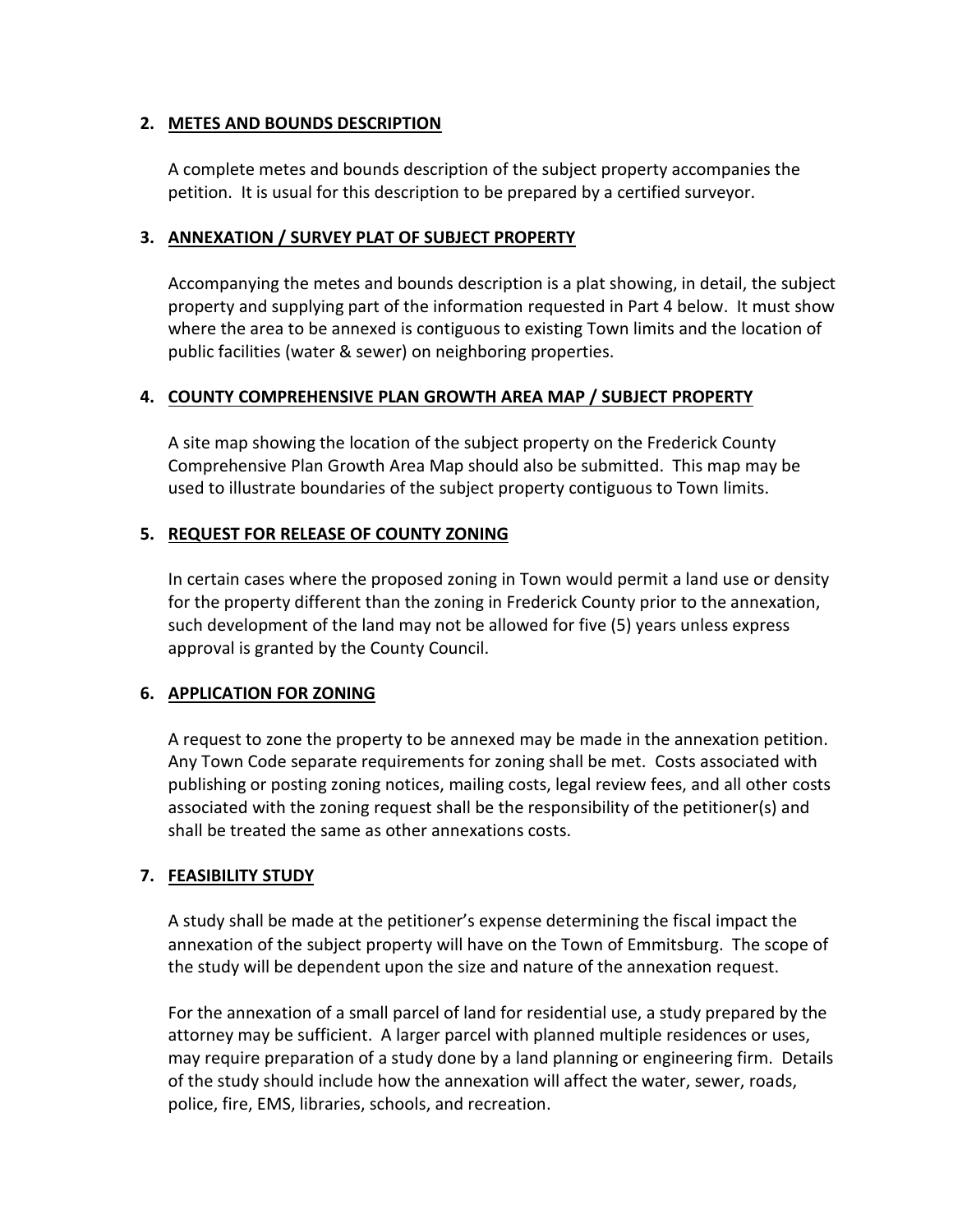#### **8. RESOLUTION**

 A draft Town Board annexation resolution shall be submitted with the petition for annexation. This document states in resolution form many of the facts of the petition. It may also contain other conditions and agreements made between the petitioning party and the Town of Emmitsburg. Legal counsel for the Town will review the resolution.

#### **9. COSTS & FEES**

 The Town's current annexation fee is [\\$1,000.00](https://1,000.00) plus \$50.00 per acre or \$0.00 if initiated by the Town. All costs incurred by the Town in processing an annexation request, the petition, and any application for zoning shall be the obligation of the petitioner and is non-refundable. Petitioner and/or related parties shall agree to the payment of such costs in writing at the outset.

### **II. PROCESSING THE PETITION TIME FRAME / OTHER REQUIREMENTS**

#### **1. INTRODUCTION.**

 When all the materials for the petition have been reviewed for completeness and legal sufficiency by the Town, the petition is presented to the Town Mayor & Board. The resolution may be introduced at the same time or when it is otherwise ready for introduction. The introduction of the resolution by the Town Mayor & Board starts in motion the process of review, public notice, and public hearing leading to Board action on the resolution and the acceptance (or rejection) of the annexation.

 Neither the acceptance of the petition for annexation nor the introduction of a resolution binds the municipality in any manner. Approval or disapproval is subject of the legislative process and solely within the discretion of the Town.

#### **2. ANNEXATION PLAN – LOCAL GVT. 4-415.**

 At least thirty (30) days before the public hearing, the Town Board is required to adopt an Annexation Plan for the area to be annexed. The petitioner may be asked to provide studies or other information to create and support the Annexation Plan. The Annexation Plan must include detail on the following:

- a) Description of proposed land use pattern;
- b) Schedule for extending municipal services to the area considered for annexation;
- c) Method of financing the extension of services;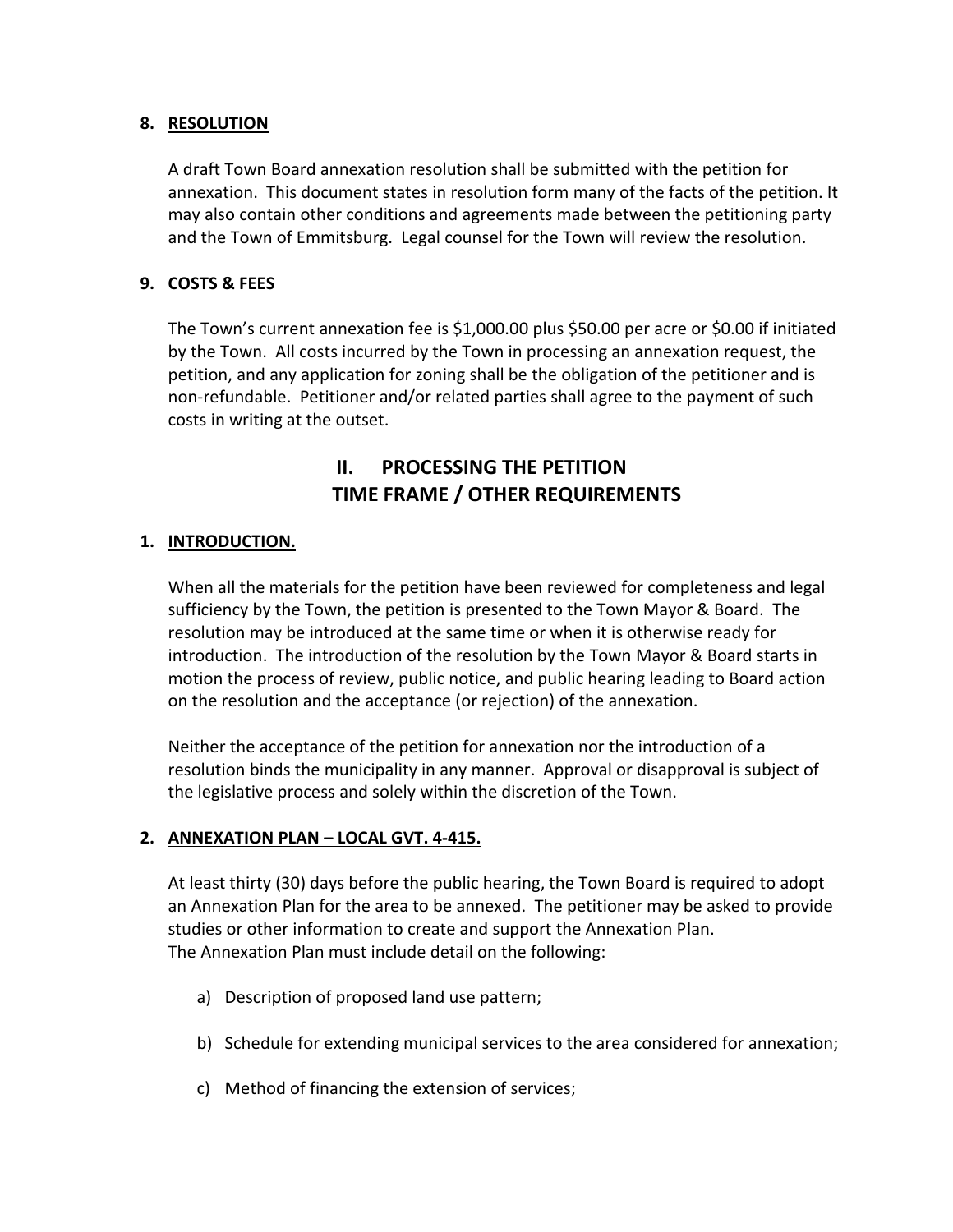- d) Land available for public facilities which may be required for the proposed land use, including schools, water, sewage treatment, libraries, recreation, fire, EMS, and police services; and
- e) Explanation as to have the proposal is consistent with the municipal growth element of the Town's Comprehensive Plan.

#### **3. PUBLIC HEARING.**

 Following petition acceptance by the Board and introduction of the resolution, the Town shall publish at least four (4) times or two (2) times if the proposed annexation is 25 acres or less in size, at not less than weekly intervals an advertisement of the proposed annexation. After a period no sooner than fifteen (15) days following the final advertisement, the Town shall hold a public hearing on the petition for annexation, and the Board may act at or following the hearing to accept or reject the resolution.

#### **4. ANNEXATION AGREEMENT.**

 An Annexation Agreement or other agreement is sometimes used to address unique or individual circumstances or conditions relating to the annexation. This may be negotiated during the process. It is typically executed before enactment of the resolution.

#### **5. ACTION ON RESOLUTION / REFERENDUM.**

 If the Board enacts the resolution for annexation, it cannot take effect until at least forty-five (45) days after its enactment.

 During these forty-five (45) days from the enactment of the resolution by the Board, a petition for referendum may be filed with the Town which, if it meets the filing requirements, would suspend the effectiveness of the annexation resolution by Town proclamation. This petition for referendum may come from three possible sources:

- A. A minimum of twenty percent (20%) of the qualified voters of the Town;
- B. A minimum of twenty percent (20%) of the registered voters who are residents in the area to be annexed; or
- C. Two-thirds (2/3) vote of the County governing board.

 If such petition for referendum is received, the Town must publish a notice of referendum two (2) times at not less than weekly intervals and hold a referendum election no sooner than fifteen (15) and no later than ninety (90) days after the notices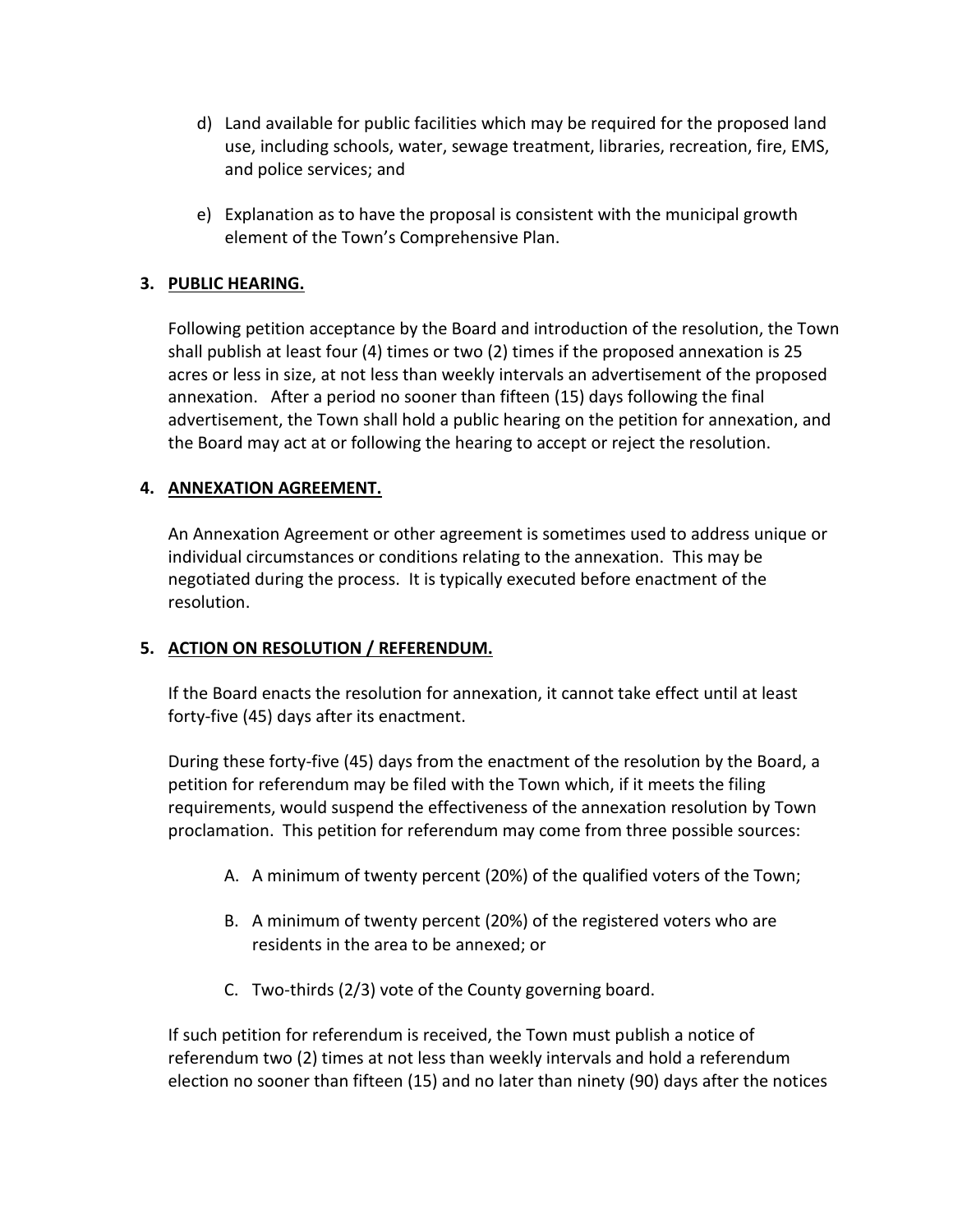are published. The results of the public referendum are binding on a decision to annex or not to annex.

#### **6. REPORTING OF RESOLUTION.**

 Once an annexation resolution becomes final and effective, a copy with the new Town boundaries is sent to the Town Planner, the Clerk of the Circuit Court for Frederick County, and the Maryland Department of Legislative Services.

#### **ANNEXATION MAILING LIST**

#### Initial Petition Packet

| Mayor and Board of Commissioners                                                                                          |   |  |
|---------------------------------------------------------------------------------------------------------------------------|---|--|
| <b>Town Manager</b>                                                                                                       | 1 |  |
| Planner / Zoning Administrator                                                                                            |   |  |
| Director of Public Works                                                                                                  | 1 |  |
| Sewer / Water Superintendent                                                                                              | 1 |  |
| <b>Town Attorney</b><br>Leslie A. Powell<br>Powell, LLC.<br>19 North Court Street, Suite 201<br>Frederick, Maryland 21701 | 1 |  |
| <b>Frederick County Planning Commission</b><br>30 North Market Street<br>Frederick, Maryland 21701                        | 8 |  |
| <b>Frederick County Executive &amp; Council</b><br><b>Winchester Hall</b><br>12 East Church Street<br>Frederick, MD 21701 | 8 |  |
| Maryland Office of Planning<br>301 West Preston Street, Suite 1101<br>Baltimore, Maryland 21201                           | 1 |  |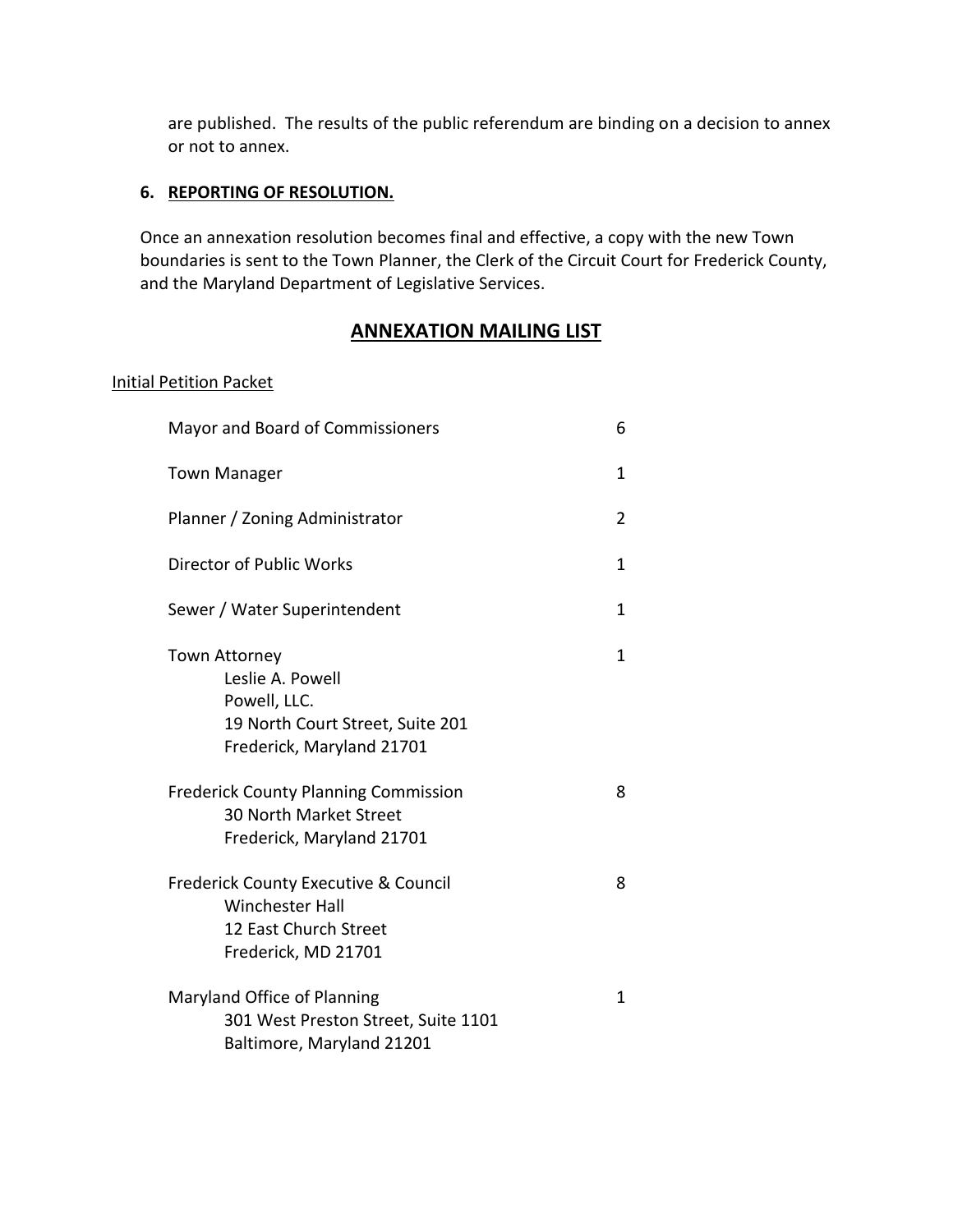Metropolitan Washington Council of Governments 777 North Capitol Street NE, Suite 300 Washington, DC 20002 1

#### **TOTAL # OF COPIES 30**

#### Adopted Annexation

 Maryland Department of Legislative Reference (include signed annexation resolution & annexation plat)

 90 State Circle Department of Legislative Reference Annapolis, Maryland 21404

 Frederick County Clerk of the Court 100 West Patrick Street Frederick, Maryland 21701

#### Courtesy Copy

Maryland Department of Transportation 1 State Highway Administration PO Box 717 Baltimore, MD 21203-0717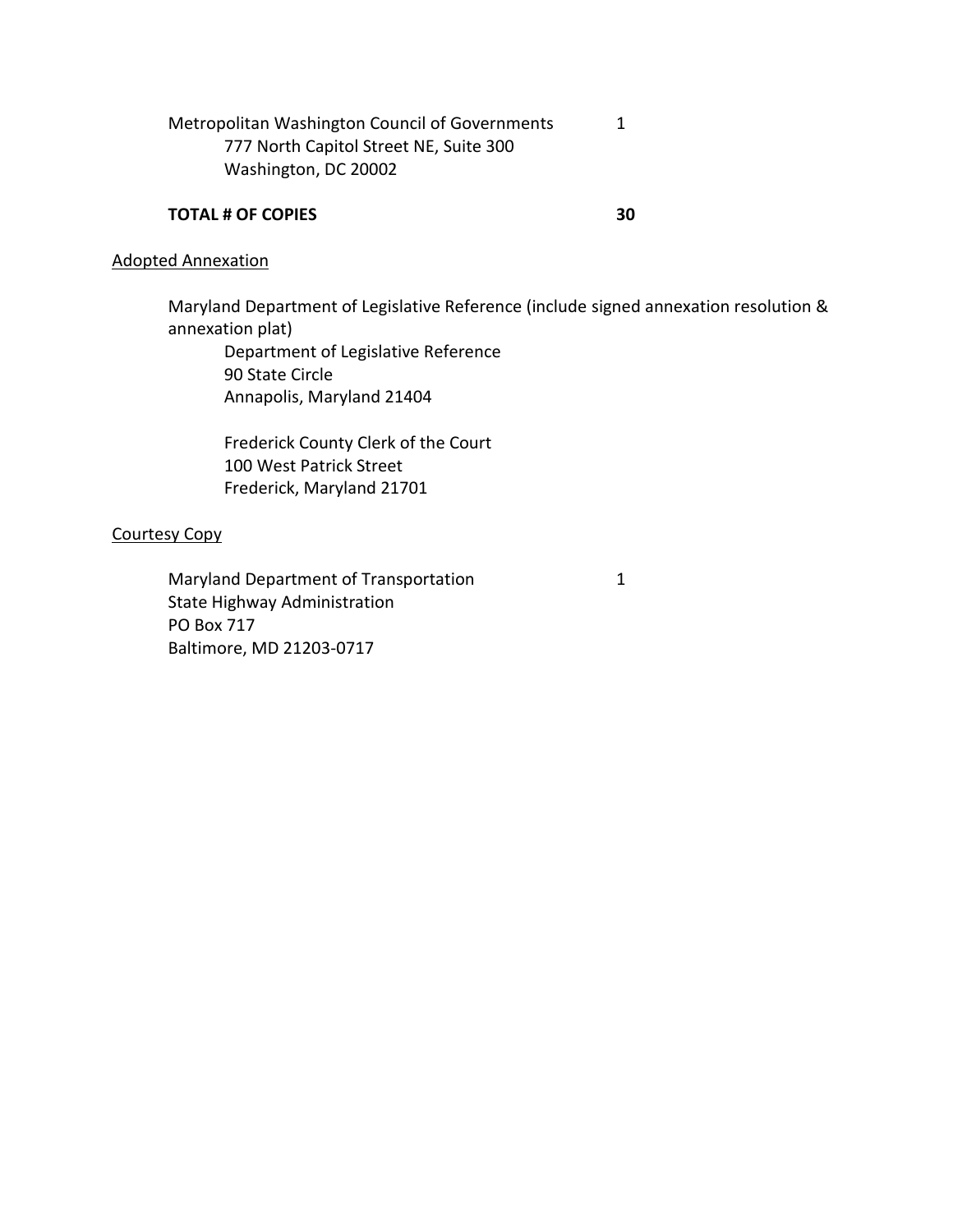#### **ANNEXATION CHECKLIST**

|        | 1. Filing of petition to Town Planner.                                                                                                         |                                                                                                                                                                                                                               |  |  |
|--------|------------------------------------------------------------------------------------------------------------------------------------------------|-------------------------------------------------------------------------------------------------------------------------------------------------------------------------------------------------------------------------------|--|--|
| $\Box$ | 2. Mayor shall cause verification of signatures.                                                                                               | Date: _______________________                                                                                                                                                                                                 |  |  |
|        | Petition initiated by Town - Consent of at least 25% of registered voters and 25%<br>of owners of assessed valuation of property.<br><b>OR</b> |                                                                                                                                                                                                                               |  |  |
|        | Petition initiated by owners - Petition is signed by at least 25% of registered<br>voters and 25% of owners of assessed valuation of property. |                                                                                                                                                                                                                               |  |  |
| u      | 3. Petition presented to Mayor and Town Board.                                                                                                 | Date: ____________________                                                                                                                                                                                                    |  |  |
| $\Box$ | 4. Introduction of resolution to Mayor & Town Board.                                                                                           | Date: _________________                                                                                                                                                                                                       |  |  |
| ⊔      | 5. Provide Petition to Frederick County Executive &<br>Council at least sixty (60) days prior to public hearing.                               | Date: and the state of the state of the state of the state of the state of the state of the state of the state                                                                                                                |  |  |
|        | 6. Send out annexation package for review: (45-day review period).                                                                             |                                                                                                                                                                                                                               |  |  |
|        | Mayor and Board of Commissioners                                                                                                               |                                                                                                                                                                                                                               |  |  |
|        | <b>Town Manager</b>                                                                                                                            | Date: _____________________                                                                                                                                                                                                   |  |  |
|        | Planner / Zoning Administrator                                                                                                                 | Date: _______________________                                                                                                                                                                                                 |  |  |
|        | Director of Public Works                                                                                                                       |                                                                                                                                                                                                                               |  |  |
|        | Sewer / Water Superintendent                                                                                                                   | Date: ______________________                                                                                                                                                                                                  |  |  |
|        | <b>Town Attorney</b>                                                                                                                           | Date: and the contract of the contract of the contract of the contract of the contract of the contract of the contract of the contract of the contract of the contract of the contract of the contract of the contract of the |  |  |
|        | <b>Frederick County Planning Commission</b>                                                                                                    | Date: _________________________                                                                                                                                                                                               |  |  |
|        | Frederick County Executive & Council                                                                                                           |                                                                                                                                                                                                                               |  |  |
|        | Maryland Office of Planning                                                                                                                    | Date: ________________________                                                                                                                                                                                                |  |  |
|        | 7. Provide Annexation Plan at least 30 days prior<br>to the public hearing to:                                                                 |                                                                                                                                                                                                                               |  |  |
|        | 1) The Town Mayor & Board                                                                                                                      |                                                                                                                                                                                                                               |  |  |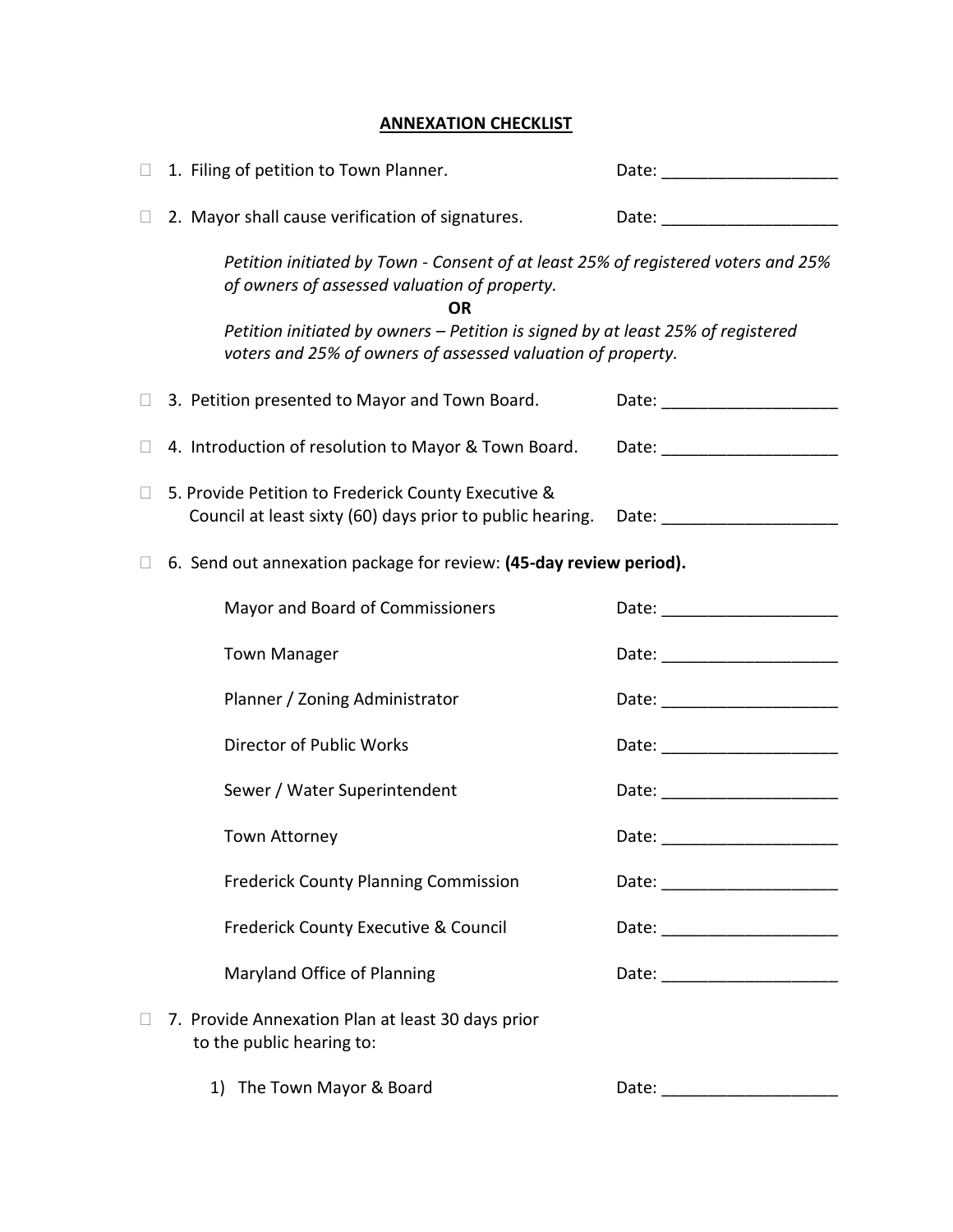|              |                                                                                                                                                                                                                                                  | 2) Frederick County Executive & Council                                                                                                           | Date: ____________________                                                                                                                                                                                                     |  |  |
|--------------|--------------------------------------------------------------------------------------------------------------------------------------------------------------------------------------------------------------------------------------------------|---------------------------------------------------------------------------------------------------------------------------------------------------|--------------------------------------------------------------------------------------------------------------------------------------------------------------------------------------------------------------------------------|--|--|
|              |                                                                                                                                                                                                                                                  | 3) Regional & State Planning Agencies                                                                                                             | Date: _______________________                                                                                                                                                                                                  |  |  |
| $\Box$       |                                                                                                                                                                                                                                                  | 8. Publication of Notice of Hearing four (4) times, or<br>two (2) times if less than 25 acres, at weekly intervals<br>in the Frederick News Post. | 1 <sup>st</sup> Date: ___________________<br>2 <sup>nd</sup> Date: ___________________<br>3 <sup>rd</sup> Date: ____________________<br>4 <sup>th</sup> Date: ___________________                                              |  |  |
| $\mathbf{L}$ | 9. Immediately after the first publication, provide to the<br>Date: _________________<br>County governing body, to the regional planning<br>agency where applicable, and the Maryland Office of<br>Planning, a copy of the first hearing notice. |                                                                                                                                                   |                                                                                                                                                                                                                                |  |  |
| $\Box$       |                                                                                                                                                                                                                                                  | 10. Public hearing to be held not less than 15 days after<br>Last publication.                                                                    |                                                                                                                                                                                                                                |  |  |
| Ш            |                                                                                                                                                                                                                                                  | 11. Annexation Resolution is rejected, annexation fails.                                                                                          | Date: the contract of the contract of the contract of the contract of the contract of the contract of the contract of the contract of the contract of the contract of the contract of the contract of the contract of the cont |  |  |
| $\Box$       |                                                                                                                                                                                                                                                  | 12. Annexation Resolution is enacted, subject to 45-day<br>referendum period.                                                                     |                                                                                                                                                                                                                                |  |  |
| $\Box$       | referendum.                                                                                                                                                                                                                                      | 13. Resolution becomes effective after 45 days, if no                                                                                             | Date: _____________________                                                                                                                                                                                                    |  |  |
| Ш            | 14. In the event of receipt of a petition for referendum:                                                                                                                                                                                        |                                                                                                                                                   |                                                                                                                                                                                                                                |  |  |
|              |                                                                                                                                                                                                                                                  | A. Verify that the petition for referendum meets<br>statutory criteria:                                                                           |                                                                                                                                                                                                                                |  |  |
|              |                                                                                                                                                                                                                                                  | i. 20% of qualified voters of the municipality;                                                                                                   |                                                                                                                                                                                                                                |  |  |
|              |                                                                                                                                                                                                                                                  | ii. 20% of the registered voters in the area to<br>be annexed; OR                                                                                 |                                                                                                                                                                                                                                |  |  |
|              |                                                                                                                                                                                                                                                  | A vote of at least two-thirds of the members<br>iii.<br>of the County governing board.                                                            |                                                                                                                                                                                                                                |  |  |
|              |                                                                                                                                                                                                                                                  | B. Issue proclamation suspending the effectiveness Date:<br>of the annexation resolution pending the results<br>of the referendum.                |                                                                                                                                                                                                                                |  |  |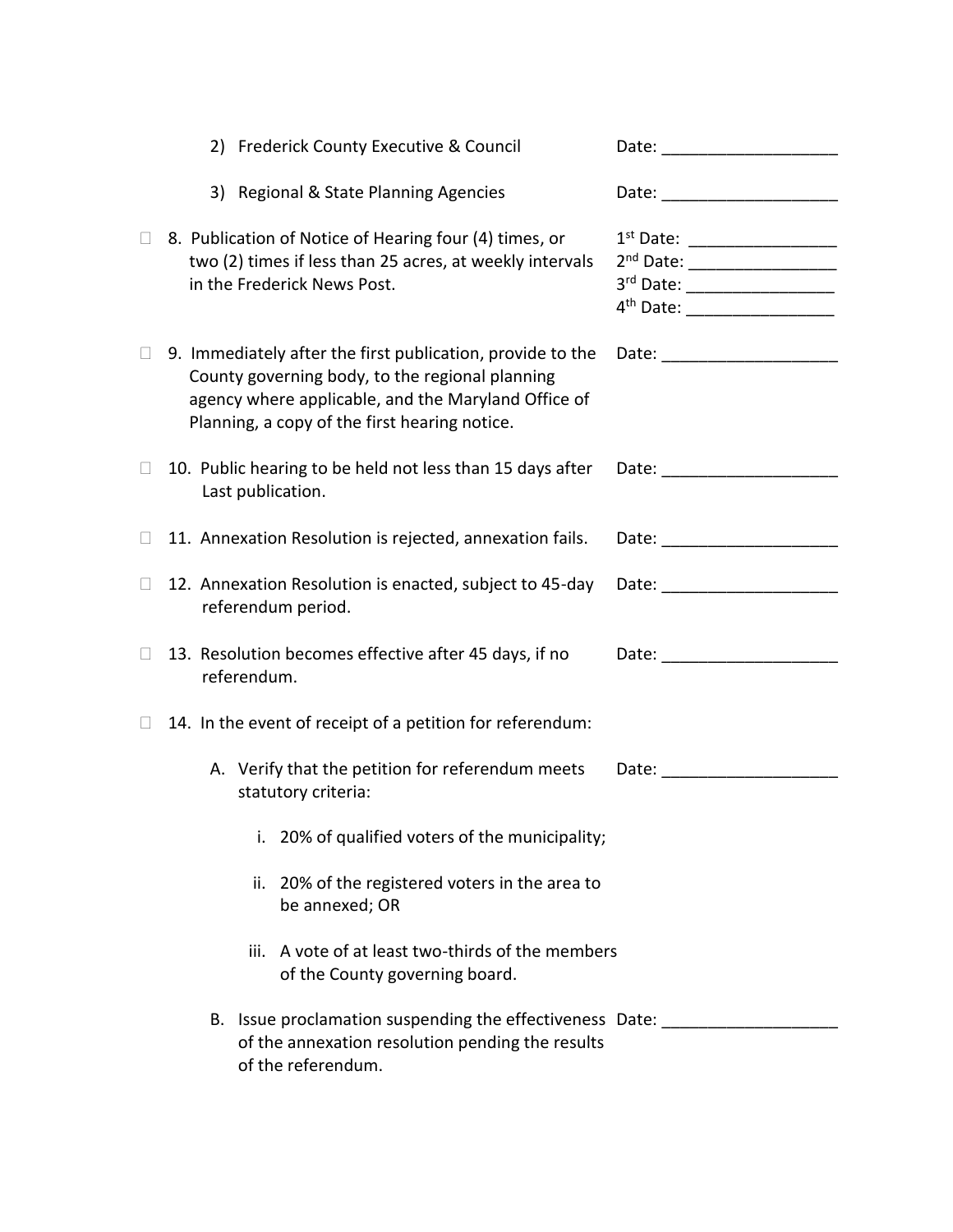|                                                                                                                                                                                                             |  | C. Set date for referendum not less than 15 nor<br>more than 90 days after publication of<br>notices of referendum. | Date: _________________                                                                                                                                                                                                        |
|-------------------------------------------------------------------------------------------------------------------------------------------------------------------------------------------------------------|--|---------------------------------------------------------------------------------------------------------------------|--------------------------------------------------------------------------------------------------------------------------------------------------------------------------------------------------------------------------------|
|                                                                                                                                                                                                             |  | D. Publish notice of referendum twice at not less<br>than weekly intervals.                                         | Date:                                                                                                                                                                                                                          |
|                                                                                                                                                                                                             |  | E. Conduct referendum.                                                                                              | Date: ________________                                                                                                                                                                                                         |
| F. If annexation resolution is upheld on referendum, Date:<br>then it becomes effective on the 14 <sup>th</sup> day after<br>the referendum, and then report and register<br>boundaries as indicated below. |  |                                                                                                                     |                                                                                                                                                                                                                                |
| 15. Send annexation information within 10 days after effective date to:                                                                                                                                     |  |                                                                                                                     |                                                                                                                                                                                                                                |
|                                                                                                                                                                                                             |  | <b>Emmitsburg Town Planner</b>                                                                                      | Date: the contract of the contract of the contract of the contract of the contract of the contract of the contract of the contract of the contract of the contract of the contract of the contract of the contract of the cont |
|                                                                                                                                                                                                             |  | Maryland Department of Legislative Reference                                                                        | Date: _________________                                                                                                                                                                                                        |
|                                                                                                                                                                                                             |  |                                                                                                                     |                                                                                                                                                                                                                                |

Clerk of the Circuit Court of Frederick County Date: \_\_\_\_\_\_\_\_\_\_\_\_\_\_\_\_\_\_\_\_\_\_\_\_\_\_\_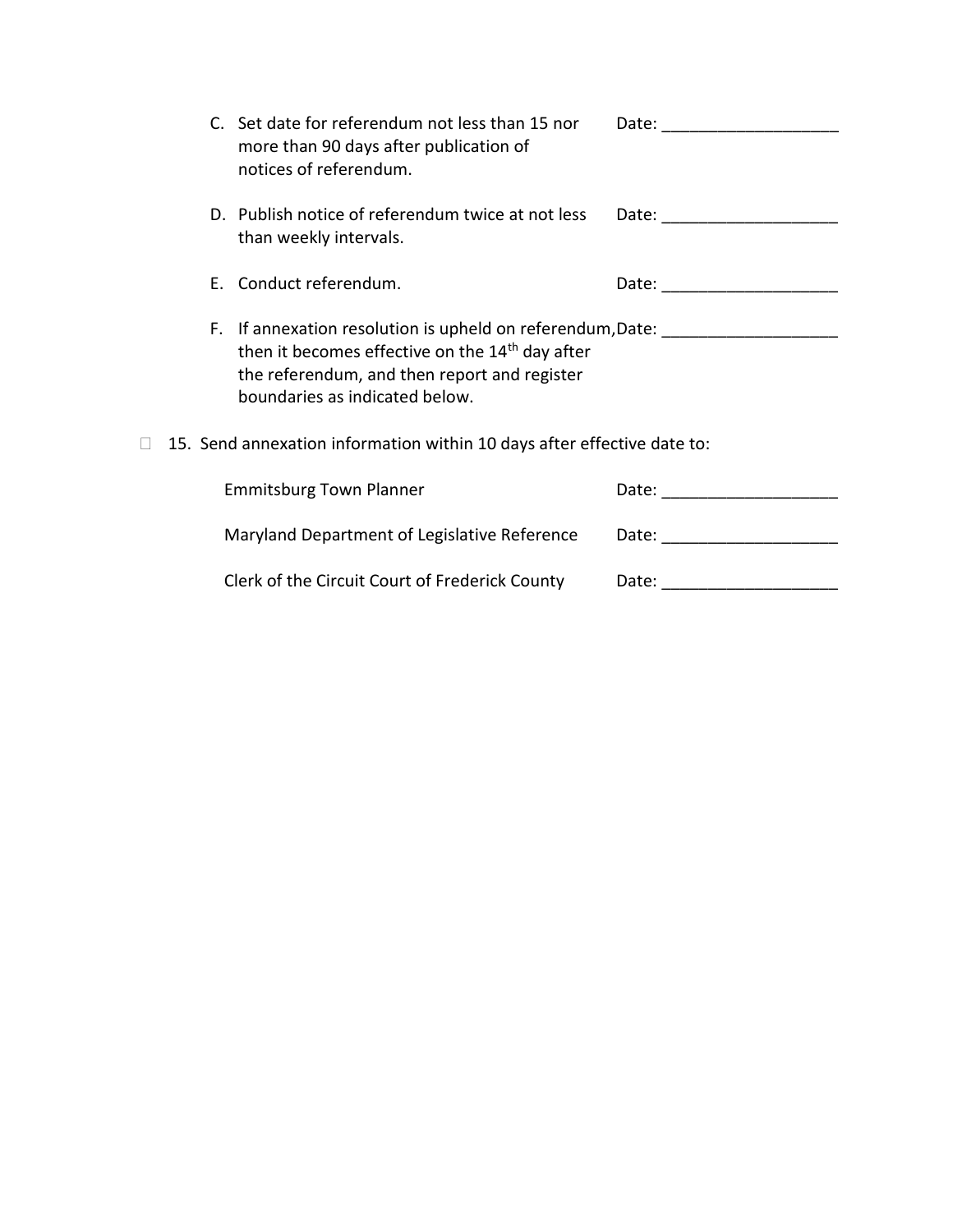## **[SAMPLE]**

#### **A RESOLUTION APPROVING THE ANNEXATION OF PARCEL(S) #\_\_\_\_\_\_\_\_\_\_\_\_\_\_\_\_**

 **BE IT RESOLVED, ENACTED AND ORDAINED,** this \_\_\_ day of \_\_\_\_\_\_\_\_\_\_\_\_\_\_\_ 20\_\_\_, by the Mayor and Board of Commissioners of the Town of Emmitsburg, Maryland, pursuant to the authority granted to them by the laws of Maryland and the Charter of the Town of Emmitsburg, do approve the annexation of Parcel(s) #\_\_\_\_\_\_\_\_ into the Town of Emmitsburg. **\*\*\*\*\*\*\*\*\*\*\*\*\*\*\*\*\*\*\*\*\*\*\*\*\*\*\*\*\*\*\*\*\*\*\*\*\*\*\*\*\*\*\*\*\*\*\*\*\*\*\*\*\*\*\*\*\*\*\*\*\*\*\*\*\*\*\*\*\*\*\*\*\*\*\*\*\*\*** 

 WHEREAS, the Town of Emmitsburg (the "Town") is authorized by the Town Charter and Maryland (the "Maryland Code") to expand its municipal boundaries by annexing lands which are adjoining and contiguous; and provisions of Title 4, Subtitle 4 of the Local Government Article of the Annotated Code of

 WHEREAS, the property to be annexed will consist of \_\_\_ parcels of land (Parcel(s) #\_\_\_\_\_\_\_\_\_\_\_\_\_\_\_\_\_) totaling \_\_\_\_\_\_ acres, more or less, contiguous and adjoining to the existing \_\_\_\_\_\_\_\_\_\_\_\_ and \_\_\_\_\_\_\_\_\_\_\_\_\_ corporate boundaries of the Town, and more particularly described herein below (the "Annexation Property"); and

 WHEREAS, the Local Government Article, § 4-403 of the Maryland Code states that "[b]efore an annexation resolution is introduced, the legislative body shall obtain consent from: (1) at least 25% of the registered voters who are residents in the area to be annexed; and (2) the owners of at least 25% of the assessed valuation of real property in the area to be annexed . . . ."; and

 WHEREAS, the Annexation Property is described in the metes and bounds legal description contained herein; and

 WHEREAS, a proposed Annexation Plan consistent with the requirements of Section 4- 415 of the Local Government Article, of the Annotated Code of Maryland has been prepared and submitted to the Town and made available for public review and discussion; a copy of the Annexation Plan has been provided to the County Executive of Frederick County, Frederick County Council, Frederick County Planning Commission, Metropolitan Washington Council of Governments, and the Maryland Department of State Planning at least thirty (30) days prior to the date of public hearing to be conducted on this Resolution; and

 WHEREAS, all requirements of the Laws of the State of Maryland, Frederick County, and the Charter and laws of the Town of Emmitsburg regarding initiation of this annexation by the Town's legislative body have been satisfied, and the Town has determined that it is desirable to initiate by resolution the annexation process for the benefit of the Town.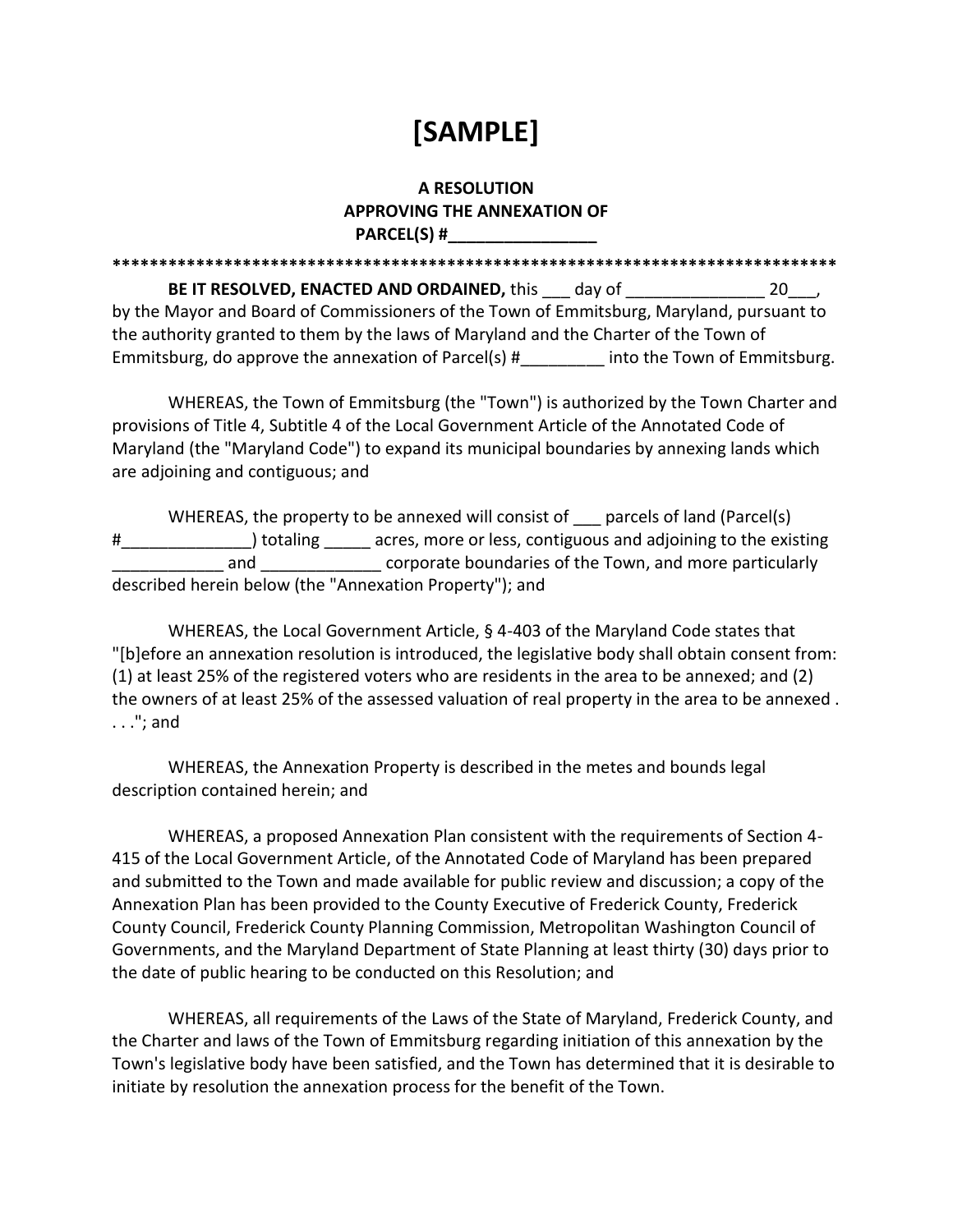#### NOW THEREFORE, BE IT RESOLVED BY THE MAYOR AND THE BOARD OF COMMISSIONERS OF THE TOWN OF EMMITSBURG the following:

Section 1. Modification of Town Boundaries. The municipal boundaries of the Town of Emmitsburg, Maryland, shall be and are hereby amended to incorporate into the Town of Emmitsburg the Annexation Property, as described in the metes and bounds legal description of parcels of land referenced herein below.

Section 2. Amendment of Town Charter. Pursuant to the authority of Article XI-E of the Constitution of Maryland and the Local Government Article of the Maryland Code, the Charter of the Town of Emmitsburg is hereby amended in Section 2 by adding the following subsection containing the metes and bounds description of the Annexation Property:

. . .

Section 2c. *gear* (year) Annexation.

#### *(Insert metes & bounds description here)*

Section 3. Application of Town Charter and Ordinance. Upon the effective date of this Resolution, the provisions of the Charter and Code of Ordinances of the Town of Emmitsburg, and any local public laws enacted or to be enacted affecting the Town of Emmitsburg, shall be effective within the Annexation Property except to the extent that any law, this Resolution or the Annexation Plan provides otherwise.

Section 4. Zoning Classification. The Annexation Property is under the land use jurisdiction of the Frederick County Planning Commission. The Annexation Property is currently zoned \_\_\_\_\_\_\_\_\_\_\_\_\_\_ pursuant to the County Zoning Ordinance. Subject to the appropriate laws and administrative requirements, the Annexation Property shall be zoned to the Town's \_\_\_\_\_\_\_\_\_\_\_\_\_\_\_ zoning classification. In the event that the Town's \_\_\_\_\_\_\_\_\_\_\_\_\_\_ zoning classification for the Property permits a land use substantially different from the use for the land specified in the zoning classification in effect at the time of the Annexation, the Town will cooperate in all regards and make all reasonable efforts to secure approval of said requested zoning classification and the requested annexation, including seeking the grant of a waiver of zoning consistency from Frederick County, if required.

Section 5. Annexation Plan. The applicant has prepared an Annexation Plan with regard to the Annexation Property. The Annexation Plan is attached hereto as Exhibit A, but is not part hereof and the Town reserves the right to amend the Annexation Plan prior to final adoption of this Resolution in a manner consistent with Local Government Article, Section 4- 415 of the Maryland Code. The Annexation Plan may not be construed in any way as an amendment to this Resolution. A copy of the Annexation Plan has been provided to the County Executive of Frederick County, Frederick County Council, Frederick County Planning Commission, Metropolitan Washington Council of Governments, and the Maryland Department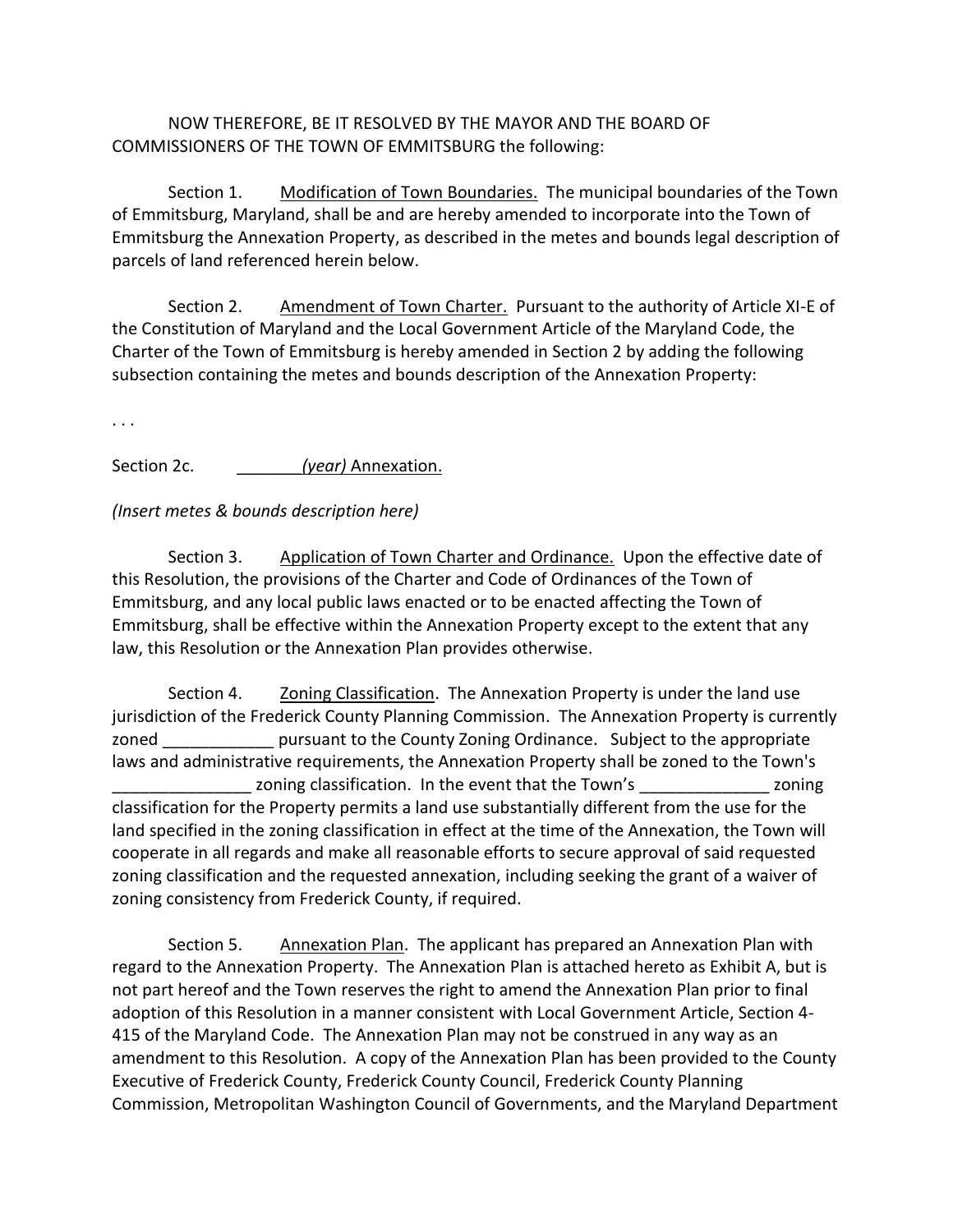of State Planning at least thirty (30) days prior to the date of the public hearing conducted by the Mayor and Commissioners on this Resolution.

Section 6. Public Hearing and Public Notice. A public hearing, as required by the provisions of Local Government Article, Section 4-406 of the Maryland Code, shall be held by the Town at a time to be determined by the Mayor and Commissioners, and duly advertised according to the provisions of that statute. Public notice of the proposed public hearing shall be given at least \_\_\_\_\_\_ times, at no less than weekly intervals, in a newspaper of general circulation in Emmitsburg, Maryland, the last day of which public notice shall precede the public hearing by at least fifteen (15) days, all in accordance with the provisions of Section 4-406 of the Local Government Article of the Maryland Code.

 Upon the first publication of the public notice a copy thereof, including exhibits, shall be provided to:

- (a) the County Executive of Frederick County,
- (b) Frederick County Council,
- (c) Frederick County Planning Commission,
- (d) Metropolitan Washington Council of Governments, and
- (e) the Maryland Department of State Planning.

Section 7. Alenistration of Boundaries. Within ten (10) days of the effective date of this Resolution, in accordance with the provision of the Local Government Article, Sections 4- 414 and 4-308 of the Maryland Code, the Mayor, or his designee, shall promptly forward a copy of this Resolution with the new municipal boundaries to the Town Clerk, the Clerk of the Circuit Court for Frederick County, Maryland, and to the Maryland Department of Legislative Services. Each such official or agency shall hold this Resolution with the new municipal boundaries on record and available for public inspection.

Section 8. **Effective Date.** This Resolution shall be deemed "finally enacted" on the date on which the Mayor and Commissioners indicate their approval of the Resolution by affixing their signatures hereto. This Resolution shall become effective forty-five (45) days after final enactment, unless it is subject to a petition for referendum by at least 20% of the qualified voters of the municipality, whereas should said petition come to pass and be verified to be in compliance with law, the Mayor shall suspend this Resolution by proclamation pending the results of the referendum.

 **NOW, THEREFORE, BE IT HEREBY** enacted this \_\_\_\_day of \_\_\_\_\_\_\_\_\_\_\_\_, 20\_\_\_ by the Mayor and Board of Commissioners, that Resolution Number 20\_\_\_\_ - \_\_\_\_R is true, correct, and duly adopted by the Mayor and Board of Commissioners of the Town of Emmitsburg.